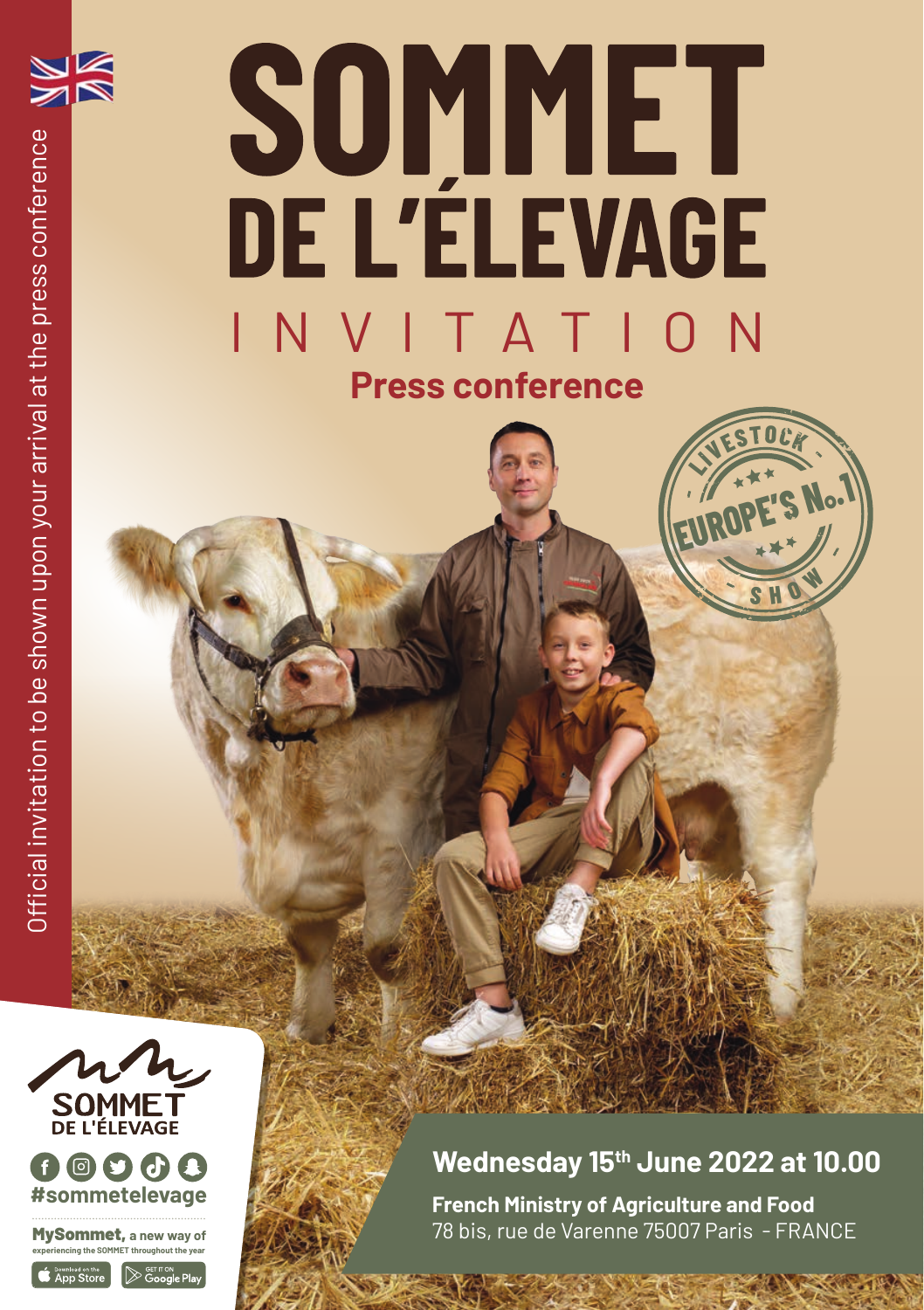

# **The 31st edition of the SOMMET DE L'ÉLEVAGE**

**will be held from the 4th to 7th October 2022 in Clermont-Ferrand, France.** 

Over 1,500 exhibitors, 2,000 animals and almost 100,000 trade visitors are expected at this event, recognised as being one of the biggest livestock shows in the world.

The SOMMET DE L'ELEVAGE is a not-to-be-missed event for farmers and agri-related industries. It has, over the years, built a solid reputation for the quality of the animals on show, selected for their high genetic value, including beef and dairy cattle, sheep and horses. In total, more than 70 breeds can be found at the SOMMET in judging or on show, the finest in French livestock genetics.

Every year, one of the main beef cattle breeds organises its national championships at the SOMMET. And this year, it's the turn of the **Charolais breed** that will be under the spotlight with 400 of the breed's best cattle in judging over the 4 days of the show.



Over the years, the SOMMET has established an international reputation as being resolutely turned to foreign markets and visitors. This year will feature Mongolia as the country guest of honour. The SOMMET will provide, as usual, a VIP welcome for all its international visitors and a dedicated programme of events.

#### **Jacques CHAZALET** President of the SOMMET DE L'ÉLEVAGE

has the pleasure of inviting you to the press conference for the 31st SOMMET DE L'ÉLEVAGE

# **Wednesday 15th June 2022 at 10.00**

**Venue** French Ministry of Agriculture and Food Salle Sully 78 bis, rue de Varenne 75007 Paris- France

**Getting there :** Métro: Line 13 – "Varenne" station or Line 12 – "Rue du Bac" station

Prior registration is **OBLIGATORY** *(See how on page 4)*

# **PROGRAMME**

*Simultaneous English translation*



| 9.45  | <b>Reception of quests and participants</b>                                                                                                                                                                                                     |
|-------|-------------------------------------------------------------------------------------------------------------------------------------------------------------------------------------------------------------------------------------------------|
| 10.00 | <b>Words of welcome</b><br>> Mr. Jacques CHAZALET,<br>Farmer, President of the SOMMET DE L'ÉLEVAGE<br>> Mrs Nyamkhuu ULAMBAYAR, Mongolian Ambassador to France<br>and Permanent Representative of Mongolia to UNESCO                            |
| 10.10 | Presentation of the SOMMET DE I'EL EVAGE 2022<br>> Mr Fabrice BERTHON, General Manager<br>> Mr Benoît DELALOY, International Manager<br>> Mr Victor BERTHON, Business Development & Digital Manager                                             |
| 10.40 | Ouestions                                                                                                                                                                                                                                       |
| 10.50 | <b>Focus on Mongolia, Guest of Honour SOMMET 2022</b><br><b>Sustainability of Mongolian livestock development</b><br>and future trends<br>> Mrs Nyamkhuu ULAMBAYAR, Mongolian Ambassador to France                                              |
| 11.10 | Global beef and live cattle markets in political, public health and<br>climate turmoil<br>> Mr Philippe CHOTTEAU, Chief Economist, French Livestock Institute                                                                                   |
| 11.30 | Number 1 beef cattle breed in France and Europe, the Charolais<br>is appreciated for its characteristics of easy breeding,<br>adaptability, and profitability<br>> Mr Sébastien CLUZEL, Farmer, President of the Herd Book Charolais<br>Society |
| 11.45 | <b>Ouestions</b>                                                                                                                                                                                                                                |
| 12.00 | Conclusion of the press conference, followed by a buffet lunch                                                                                                                                                                                  |
| 14.00 | End of the press conference                                                                                                                                                                                                                     |

## **Please note!**



This conference will be broadcast live with simultaneous English translation.

There will be an opportunity to exchange with the various speakers via chat in the form of a Question/Answer session.

To register for the press conference, please contact us, a link will be sent to you with the different access codes enabling you to register online.